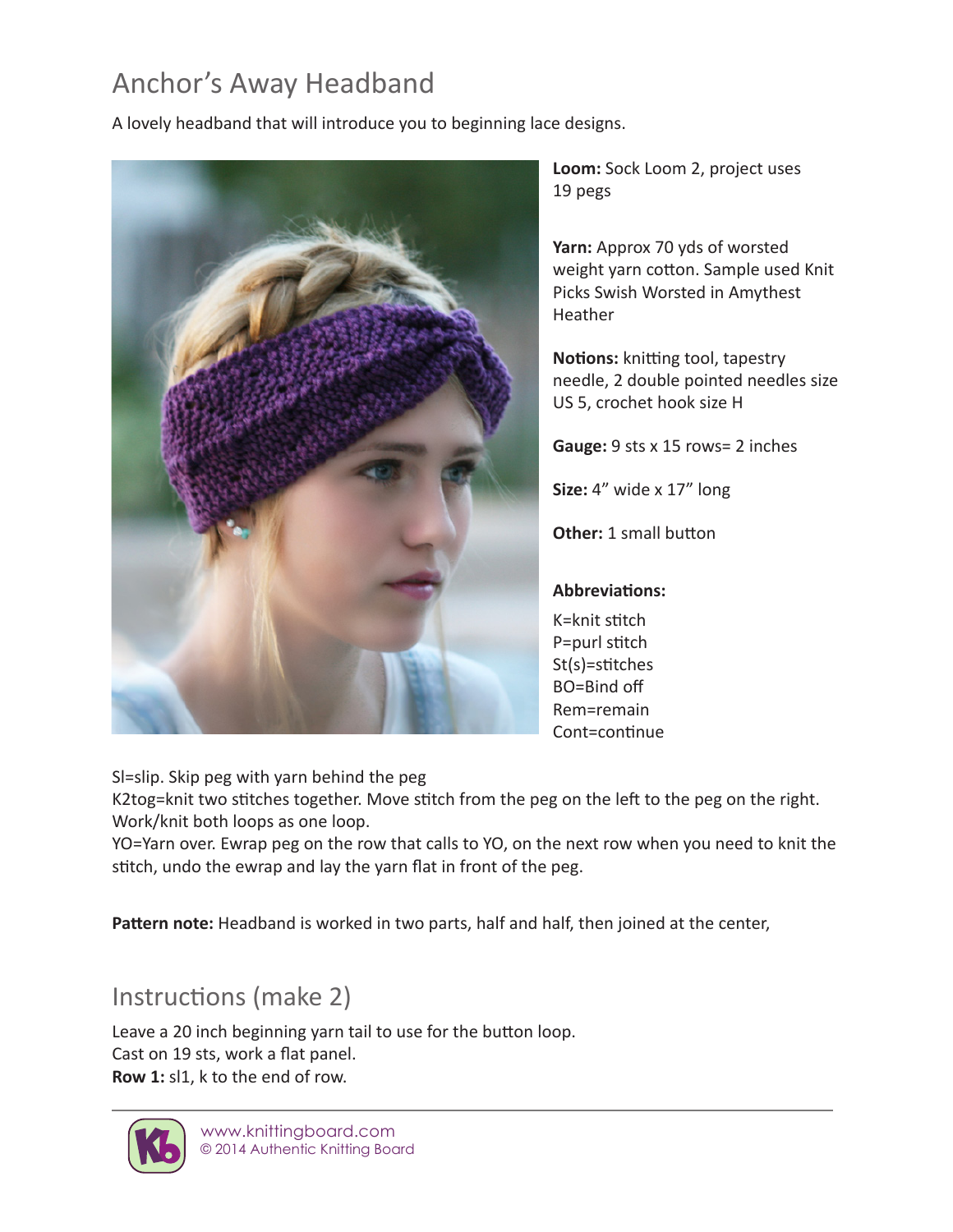**Row 2:** sl1, p to the end of row.

**Row 3:** sl1, k to the end of row.

**Row 4:** sl1, p to the end of row.

**\*Row 5:** sl1, k2, yo, k5, CDD, k5, yo, k3.

How to: Move stitch from peg 9 to peg 10. Move stitch from peg 11 to peg 10. Three stitches are on peg 10. Move stitch from peg 8 to 9, from peg 7 to 8, from peg 6 to 7, from peg 5 to 6, from peg 4 to 5. Move stitch from peg 12 to 11, from peg 13 to 12, from peg 14 to 13, from peg 15 to 14, from peg 16 to 15. Pegs 4 and 16 are empty. Now that the stitches have been moved, you are ready to work the row as instructed.

**Row 6:** sl1, p to the end of the row.

### **Row 7:** sl1, k3, yo, k4, CDD, k4, yo, k4.

How to: Move stitch from peg 9 to peg 10. Move stitch from peg 11 to peg 10. Three stitches are on peg 10. Move stitch from peg 8 to 9, from peg 7 to 8, from peg 6 to 7, from peg 5 to 6. Move stitch from peg 12 to 11, from peg 13 to 12, from peg 14 to 13, from peg 15 to 14. Pegs 5 and 15 are empty. Now that the stitches have been moved, you are ready to work the row as instructed.

**Row 8:** sl1, p to the end of the row.

**Row 9:** sl1, k4, yo, k3, CDD, k3, yo, k5.

How to: Move stitch from peg 9 to peg 10. Move stitch from peg 11 to peg 10. Three stitches are on peg 10. Move stitch from peg 8 to 9, from peg 7 to 8, from peg 6 to 7. Move stitch from peg 12 to 11, from peg 13 to 12, from peg 14 to 13. Pegs 6 and 14 are empty. Now that the stitches have been moved, you are ready to work the row as instructed. **Row 10:** sl1, p to the end of the row.

### **Row 11:** sl1, k5, yo, k2, CDD, k2, yo, k6.

How to: Move stitch from peg 9 to peg 10. Move stitch from peg 11 to peg 10. Three stitches are on peg 10. Move stitch from peg 8 to 9, from peg 7 to 8. Move stitch from peg 12 to 11, from peg 13 to 12. Pegs 7 and 13 are empty. Now that the stitches have been moved, you are ready to work the row as instructed.

**Row 12:** sl1, p to the end of the row.

### **Row 13:** sl1, k6, yo, k1, CDD, k1, yo, k7.

How to: Move stitch from peg 9 to peg 10. Move stitch from peg 11 to peg 10. Three stitches are on peg 10. Move stitch from peg 8 to 9. Move stitch from peg 12 to 11. Pegs 8 and 12 are empty. Now that the stitches have been moved, you are ready to work the row as instructed. **Row 14:** sl1, p to the end of the row.

### **Row 15:** sl1, k7, yo, CDD, yo, k8.

How to: Move stitch from peg 9 to peg 10. Move stitch from peg 11 to peg 10. Three stitches are on peg 10. Pegs 9 and 11 are empty. Now that the stitches have been moved, you are ready to work the row as instructed.

**Row 16:** sl1, p to the end of the row.\*

Repeat from \* to \*: 5 more times

Place these 19 sts onto one of the double pointed needles, cut yarn leaving a 20 inch yarn tail. Once both halves of the headband are completed, use the kitchener stitch to join both sides together at the center.